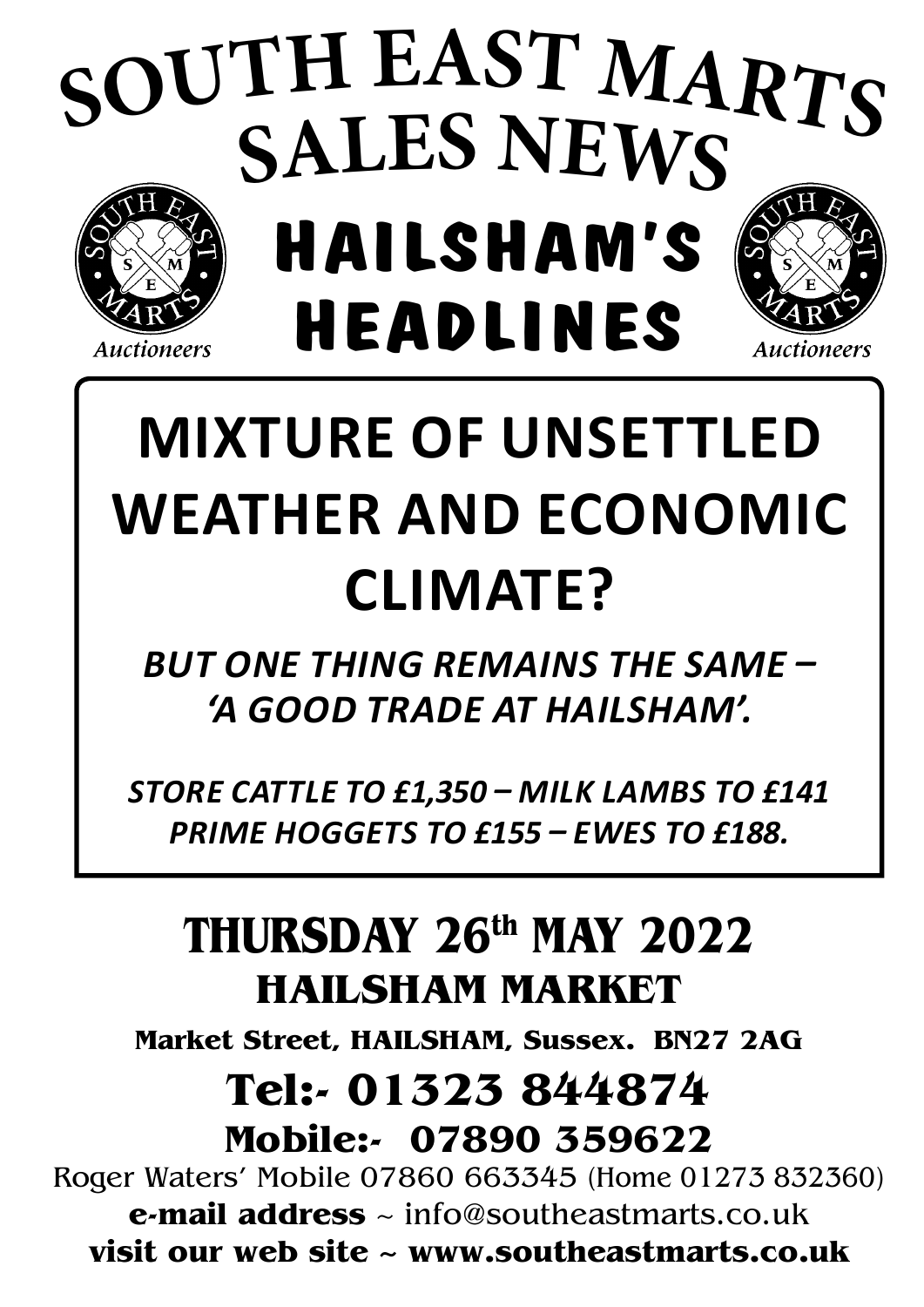# **FARM DIRECT**

### **BULL BANK**

*NEW ON THE MARKET –* Senior Aberdeen Angus stock bull 7yrs old.

Two young registered Sussex bulls – ready for work – 4yr TB Parish.

*WANTED* – Sussex or Aberdeen Angus bull.

### **BEEF STOCK**

7 Registered Sussex heifers 2 yrs old.

*WANTED –* 2 Native bred In-calf heifers preferably Belted Galloway or Hereford.

**Tel: RRW 07860 663345 or 01323 844874**



*Get in touch for sheep shearing, Any size flock*.

livestock – fencing – agricultural contracting

## Tel: 07786 186 226

# 360<sup>°</sup> MACHINERY HIRE

with driver

machines from 1.5t – 14t

Contact: Jez on 07960 733 722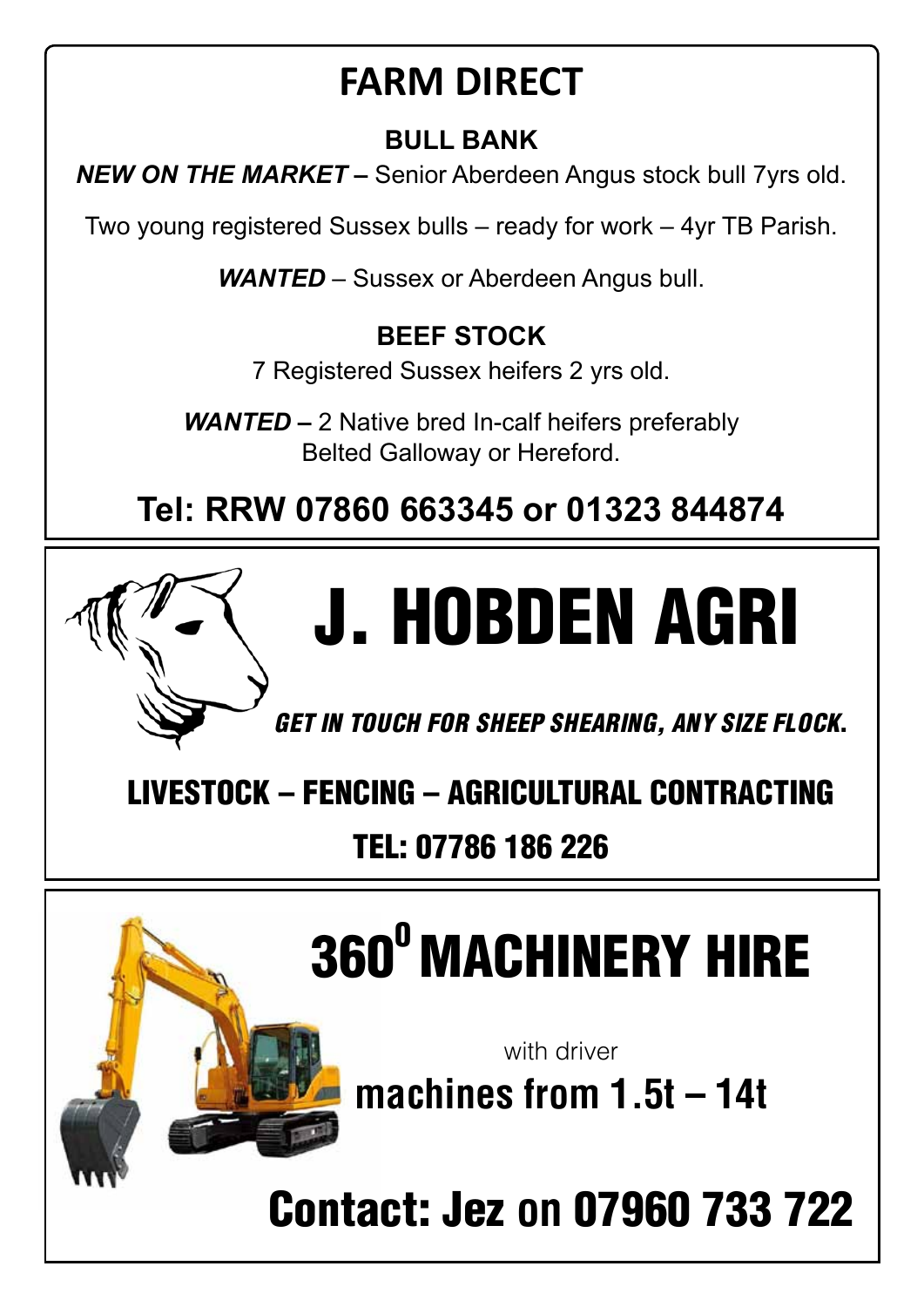### HAILSHAM MARKET THE STORE CATTLE CENTRE OF THE SOUTH

## **Sale of Store Cattle** – wednesday 25th May 2022

#### *Auctioneer: Nick Young*

*Definitely dearer than a fortnight ago –* with fierce farmer competition promoted by recent rain and flush of grass. Certain buyers left empty handed, which is a measure of how good the trade was. All proper bred cattle sold at a famous price and only the less fashionable bred (Channel Island) appear value to farm on. Leading light of the day – purebred Beef Shorthorn steer at 14 months **£1,250**. Tremendous runs from **WH Gingell & Sons** with their Aberdeen Angus selling to **£1,250** and **Jane Andrew's** superb Simmental heifers **£1,050**, **£1,020** at 12/13 months – going on to beef up a suckler herd at Wadhurst really rocked the rostrum!!

### **continental cross**

**F Grantham's** Charolais cross steers 10/12 months **£940**, Simmental cross steers 10 months **£920**.

**WH Gingell & Sons'** Simmental cross steers 12/14 months **£1,080**.

**J Andrew's** Simmental cross heifers 12/13 months **£1,050**, **£1020**.

**JH Geering & Sons'** Limousin cross heifers 22 months **£1,110**, **£1,100**.

### **aberdeen angus cross**

**Bush Enterprises'** Aberdeen Angus cross steers 12/13 months **£1,140**, **£1,100**. **WH Gingell & Sons'** Aberdeen Angus steers 12/14 months **£1,250**, **£1,180**, Aberdeen Angus heifers 12/14 months **£930**. **CD Thirkell's** Aberdeen Angus cross steers 16/17 months **£950**.

### **other native breeds**

**A Pagett's** Beef Shorthorn steer 14 months **£1,350**. **SH Seaman & Sons'** Hereford cross steers 12/13 months **£820**. **M Wragg's** Sussex cross steers 21 months **£1,060**. **R Parsons'** Sussex cross heifer 26 months **£1,090.**

### **breeding stock**

P Greenaway's British White cow with Belted Galloway steer calf £920. Mandol Ltd's Pedigree Galloway bulling heifers £760, £710.

### **next Sale of Store Cattle** – wednesday 8th june 2022 *Taking further entries for this sale*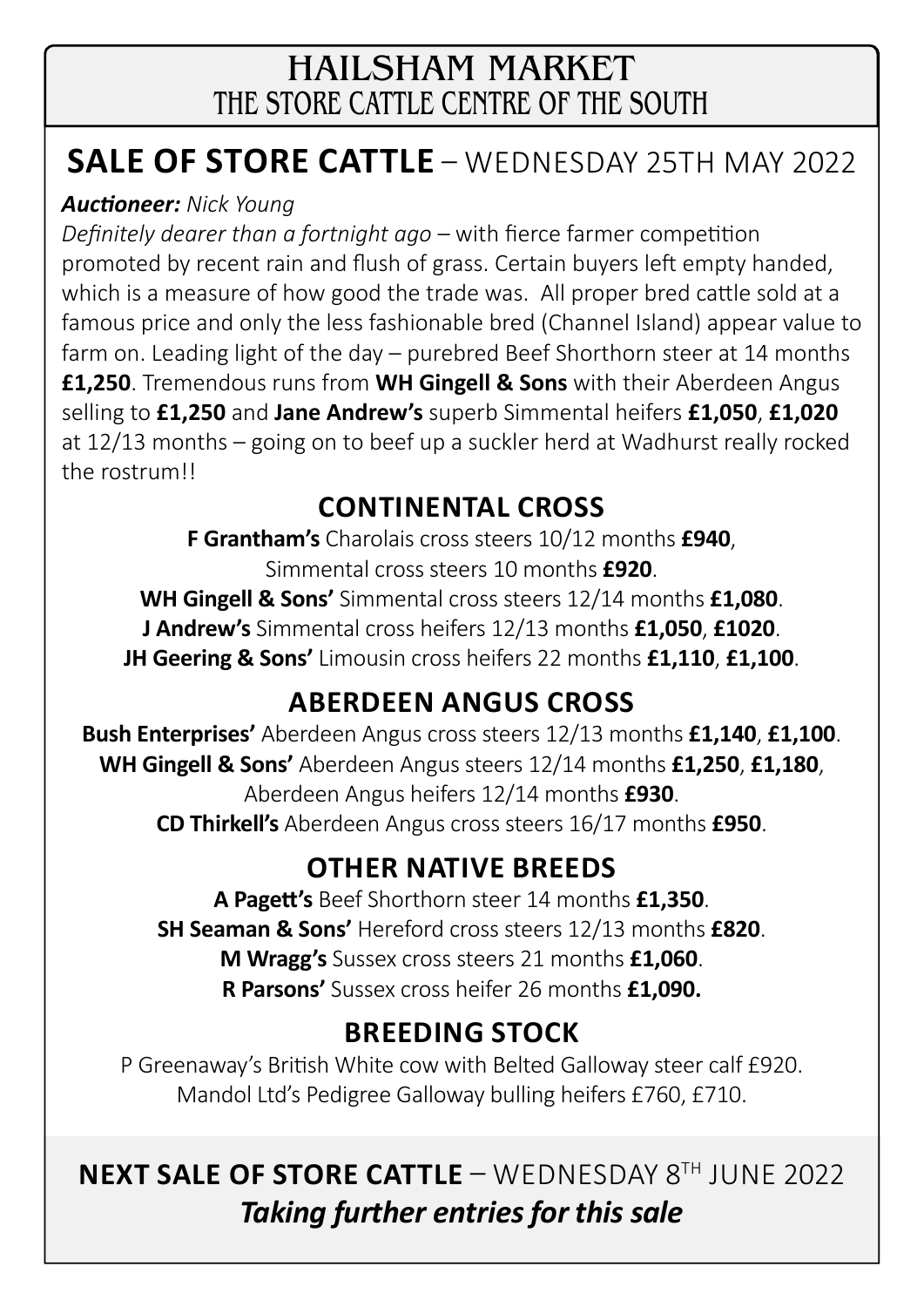# HAILSHAM MARKET - PRIMESTOCK DAY

## **PRIME STOCK** – WEDNESDAY 25TH MAY 2022

The UK appears to be moving back to the 1970's with Inflation, Strikes and the Jubilee and possibly Siouxsie and the Banshees.

### *Despite rumours to the contrary Tom Lofts does not have Monkey Pox !!!*

Next weeks short 3 day working week will undoubtedly spell problems for the meat trade. It is CRUCIAL you keep in touch. Certain abattoirs are working others are not on Thursday. Please let us know what you have – we are only a phone call away.

**PRIME CATTLE** *(UNDERAGE & OVERAGE) Auctioneer: Nick Young Prime cattle are wanted now* – please let us know what you have.

### **CULL COWS (10)** *Auctioneer: Nick Young*

*A Proper humdinger of a trade* – especially the quality offering from **Rupert & Esme Crowther** created quite a stir, their Sussex selling to **188p** and grossing **£1,215.50**.

#### **CALVES** *Auctioneer: Alex Moss*

*Calves needed to meet demand* – please let us know what you have.

### **PIGS (13)** *Auctioneer: Alex Moss*

*Numbers slightly up this week* – **CG & AA Brooker & Son** leads the way again with his Landrace boars weighing in at 92kg reaching **125p** per kilo, grossing **£115**. Outstanding run of Hampshire cross Landrace store pigs this week from **CH & P Green** with boars to **£48** and gilts topping **£49** – *credit to both vendors.* **Please note:** Due to her Majesty the Queen's Jubilee Celebrations/bank holiday Thursday & Friday next week which will make it a short week for the abattoirs we will hold the next sale of pigs the following week the **8th June 2022**. *Already entered:* Four Landrace gilts, one Saddleback gilt with seven piglets – 5wks old, one young Iron Age sow with ten piglets – 5wks old.

### *SHEEP – 893*

**MILK LAMBS (149)** *Auctioneer: Nick Young Overall average 303.5 Quality milk lambs undoubtedly a "proper job"* – with excellent producer returns. **North Horsted Farms** led the way at **£141** per head, in close attendance **Passmore-Coombe** with **£136**. **CP Fuggle & Sons** have top price per kilo at **313p**.

**Leading prices:** North Horsted Farms £141 (thrice), £133, Passmore-Coombe £136, £131, G Holman £135, £127, M Gammons £134, £131, £125, CP Fuggle & Sons £133, K Axell £132 (twice), RJ Felton £130, £125.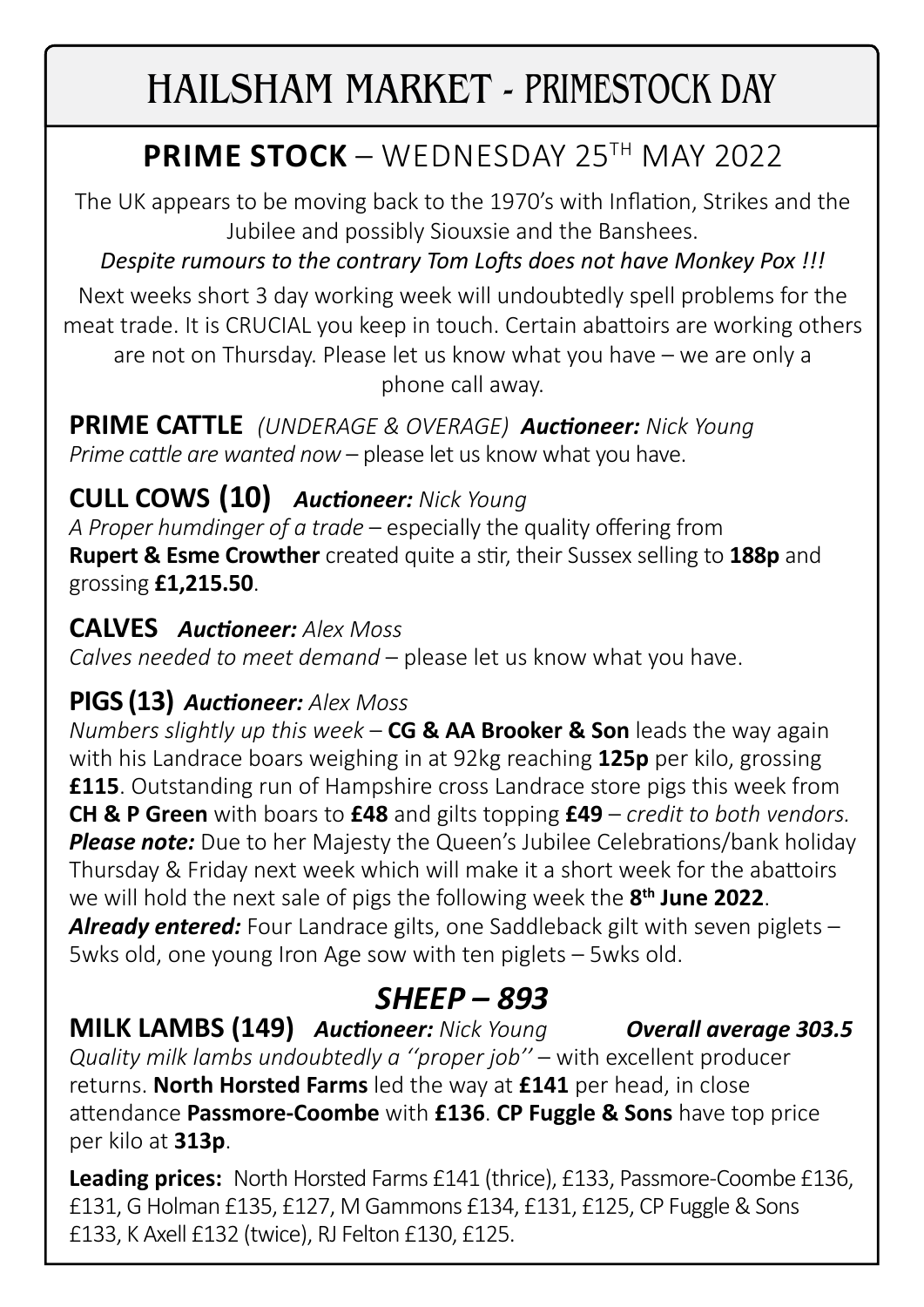# HAILSHAM MARKET - PRIMESTOCK DAY

**Leading prices per kilo:** CP Fuggle & Sons 313.0p, 312.9p, K Axell 311.7p, 311.3p (twice), Passmore-Coombe 307.7p, 306.8p, RJ Felton 304.9p, M Gammons 303.4p, 301.2p, 299.1p, G Holman 302.9p, 302.4p, 299.3p, P Appleby 301.4p, EJ Day 300.5p.

**PRIME HOGGETS (377)** *Auctioneer: Nick Young Overall average 256.0 Other centres were reporting lesser returns* – not so at Hailsham as the following prices clearly demonstrate. **F & JM Rumsey** have top price at **£155**, closely attended by **Robert Smith** at **£150**.

**Leading prices:** F & JM Rumsey £155, £140 (thrice), R Smith £150, Passmore-Coombe £146, £132, D Powell £140, W & P New £138, K Baker & Son £137, D Spanton £136, HG Allen & Son £136, DJC Gosling £135, A Harris £135, A Dickson £134, FP Russell Farms £132.

**Leading prices per kilo:** Oak Ridge 293.8p, RAS Pattenden 280.5p, 279.5p, A Dickson 279.2p, A Harris 275.5p, 270.3p, 263.0p, RJ Verity 270.3p, 269.7p, 263.8p, W & P New 269.6p, 266.4p, AC Ellett 262.6p, D Powell 260.1p, D Miles 259.2p, K Baker & Son 258.6p.

### **STORE HOGGETS (106)** *Auctioneer: Nick Young*

Still plenty of life in the trade.

**Leading Prices:** R Heaton £93, £89, W Milliken £86 (twice), H Hewlett £85 (twice) Wooladon Farm Ltd £83, MK Wickens £80.

### **CULL EWES (199)** *Auctioneer: Nick Young*

*Trade did not disappoint* – an excellent trade and fierce competition with every ewe battled from first to last by the big factory representatives. **Robert Smith** takes top slot with **£188**, closely followed by **R &W Brown** with **£184**.

**Leading Prices:** R Smith £188, £135, R & W Brown £184, £166, £146, DT & KJ Tester £167, £157, FS Major & Sons £158, £137, D Powell £155, Wooladon Farm Ltd £150, J & G Henty £146, DJC Gosling £142, HH Visser £142 (twice), HG Allen & Son £141.

### **EWES WITH LAMBS (60)** *Auctioneer: Alex Moss*

*Mr Jonny Goodman (Sandhurst N<sup>o</sup> 1 senior shepherd but very young at heart!!) –* tops the section with his crossbred ewes with single Charollais lambs at **£168** per outfit. Closely followed by **Mr Tim Beesley** with his Kent ewes with Texel cross Charollais lambs reaching a healthy **£157**. Several attendees went home disappointed – please let us know in advance so we can inform interested parties.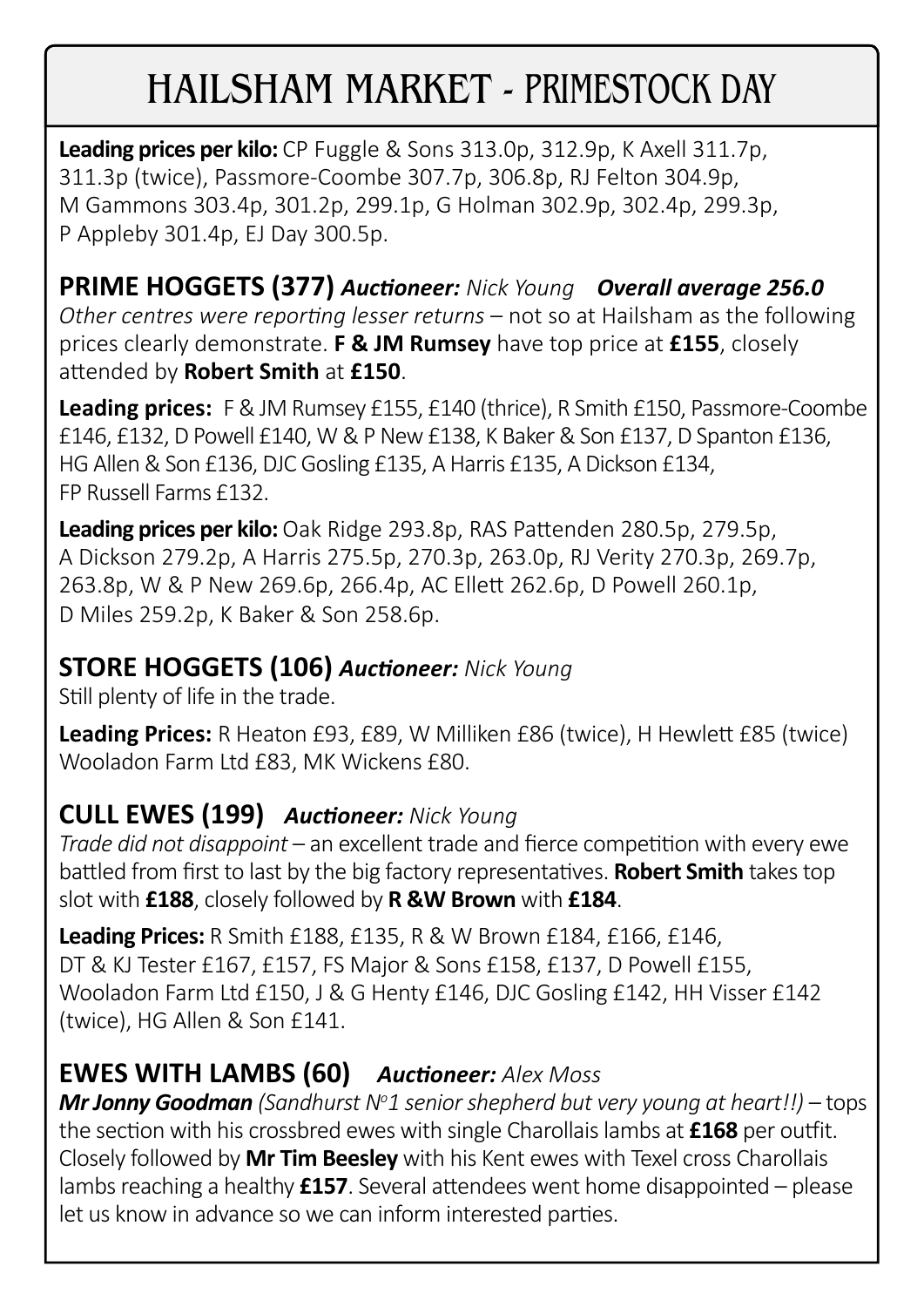### **Morley Farm, Henfield** – 18th June 2022 *Important sale of*

## **Tractors, Agricultural Machinery, Workshop Tools**

*all well maintained & in excellent order – on behalf of RA & ME Gander.*

**Viz: '03 John Deere 6620**, Case International 5140, **'03 JCB Loadall** '07 Doosan Forklift plus another Forklift, Yamaha quad bike, Joyner buggy.

> *Also: Trailers:* **'19 Warwick 16T grain trailer**, '08 Warwick bale trailer 30ft , '01 Marston tipping trailer.

#### *As well as*

*Farm Machinery:* **'19 Amazone s500 fertiliser spinner**, **'17 McConnel 5860 hedge cutter, Opico Vari discs XL cultivator**, Opico Vari tilth bar, Farm Force 3m front press, Twose triple Cambridge rollers, KRM Soladrill 799 4m, **'15 Gregorio Besson 5f plough**, Magic Mole 4m mole plough, Abattoir & meat processing equipment,

Chiller container, Mobile home, Contents of a well equipped workshop.

Also Dispersal Consignment of Tractors, Trailers, Arable & Grassland Machinery from **FL Greenwood & Son** Plus from **IR Gasson** Clayton: **Case Int 5130 tractor**, **Bomford B467 hedgecutter**, Grain trailer, Case big square & JD 455 small balers, Krone mower/cond & Swadro rake, etc etc.

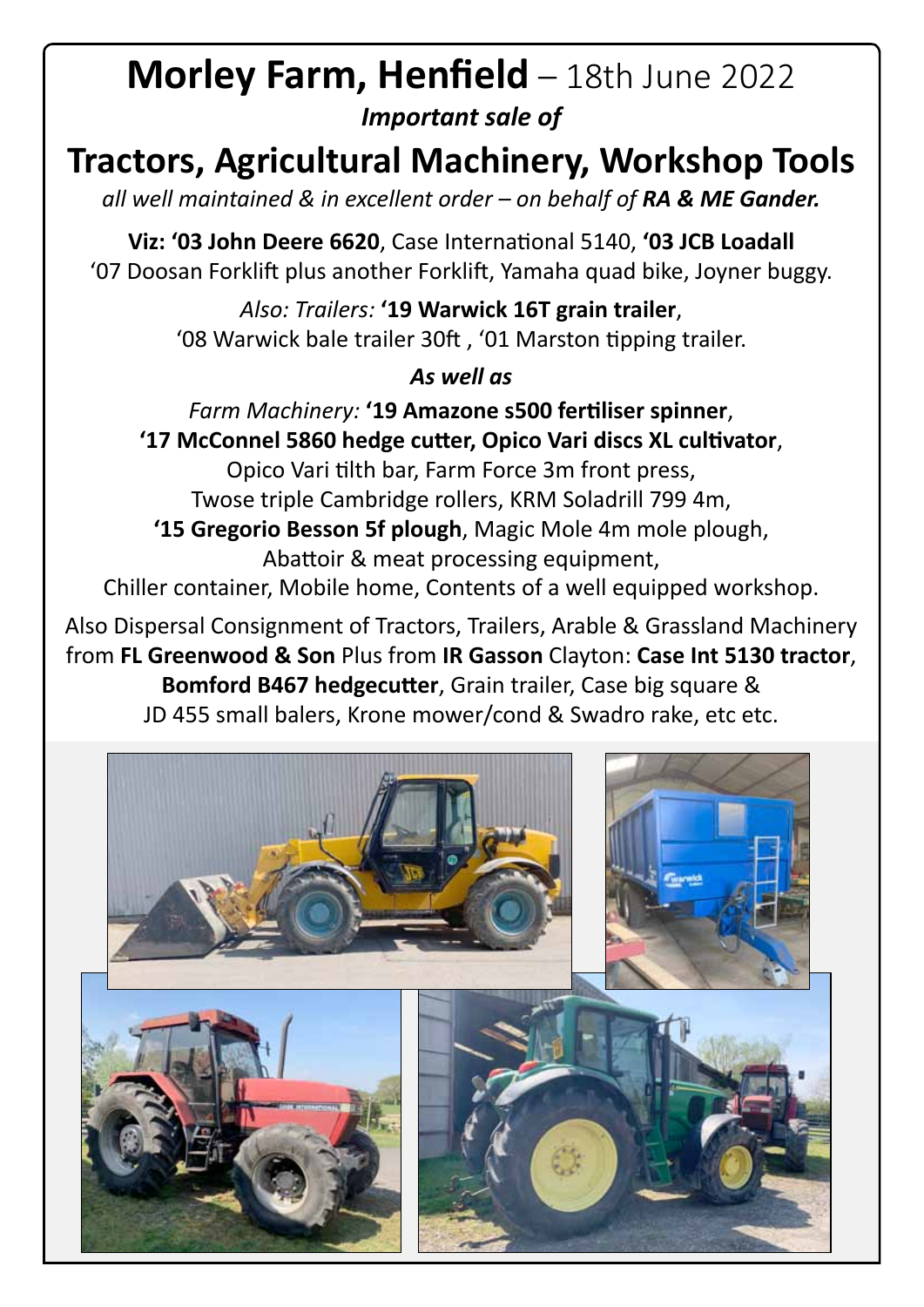